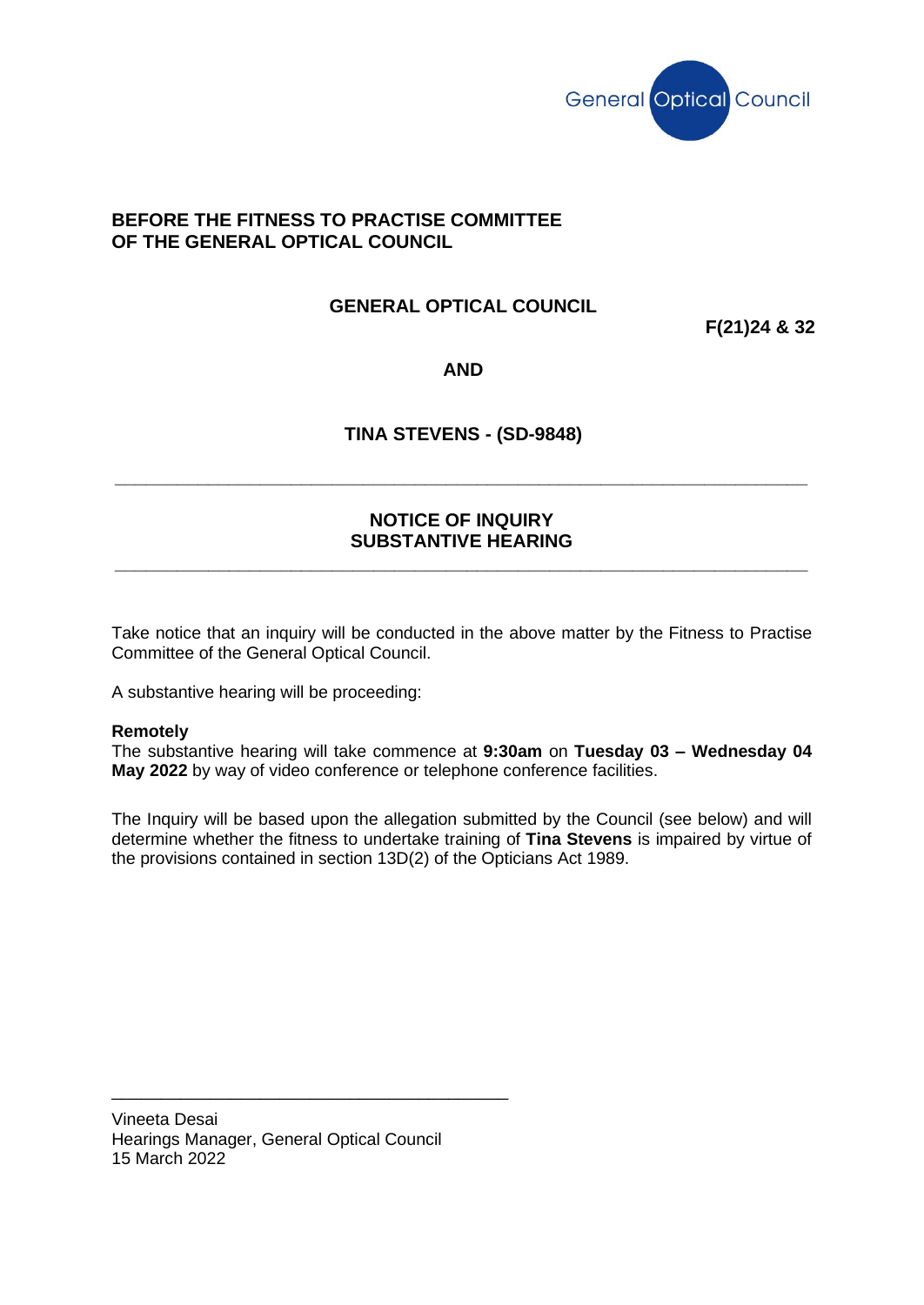### **ALLEGATION**

*The Council alleges that you, Mrs Tina Stevens (SD-9848), a registered student dispensing optician:*

- *1) On 21 January 2011 at Croydon Crown Court, were convicted of offences contrary to section 111A(1A) and (3) of the Social Security administration Act 1992 in that:*
	- *a) Between 21 August 2004 and 10 November 2008 at Croydon, knowing that a change in your circumstances, namely that you were living as husband and wife with [Mr B], would affect your entitlement to benefit under any provision of relevant social security legislation, dishonestly failed to give prompt notification of that change to the Department for Work and Pensions in the prescribed manner;*
	- *b) Between 21 August 2004 and 15 December 2008 at Croydon, knowing that a change in your circumstances, namely that you were living as husband and wife with [Mr B], would affect your entitlement to benefit under any provision of relevant social security legislation, dishonestly failed to give prompt notification of that change to a Local Authority, namely The London Borough of Croydon, in the prescribed manner;*
	- *c) On or about 18 November 2005 at Croydon dishonestly made a false representation, namely on a claim form for Housing Benefit that the information provided was correct and complete, whereas you failed to declare that you were living as husband and wife with [Mr B], appropriate housing authority, namely The London Borough of Croydon with a view to obtaining a benefit for yourself;*
	- *d) On or about 11 December 2008 at Croydon dishonestly made a false representation, namely on a claim form for Housing Benefit that the information provided was correct and complete, whereas you failed to declare that you were living as husband and wife with [Mr B], appropriate housing authority, namely the London Borough of Croydon with a view to obtaining a benefit for yourself.*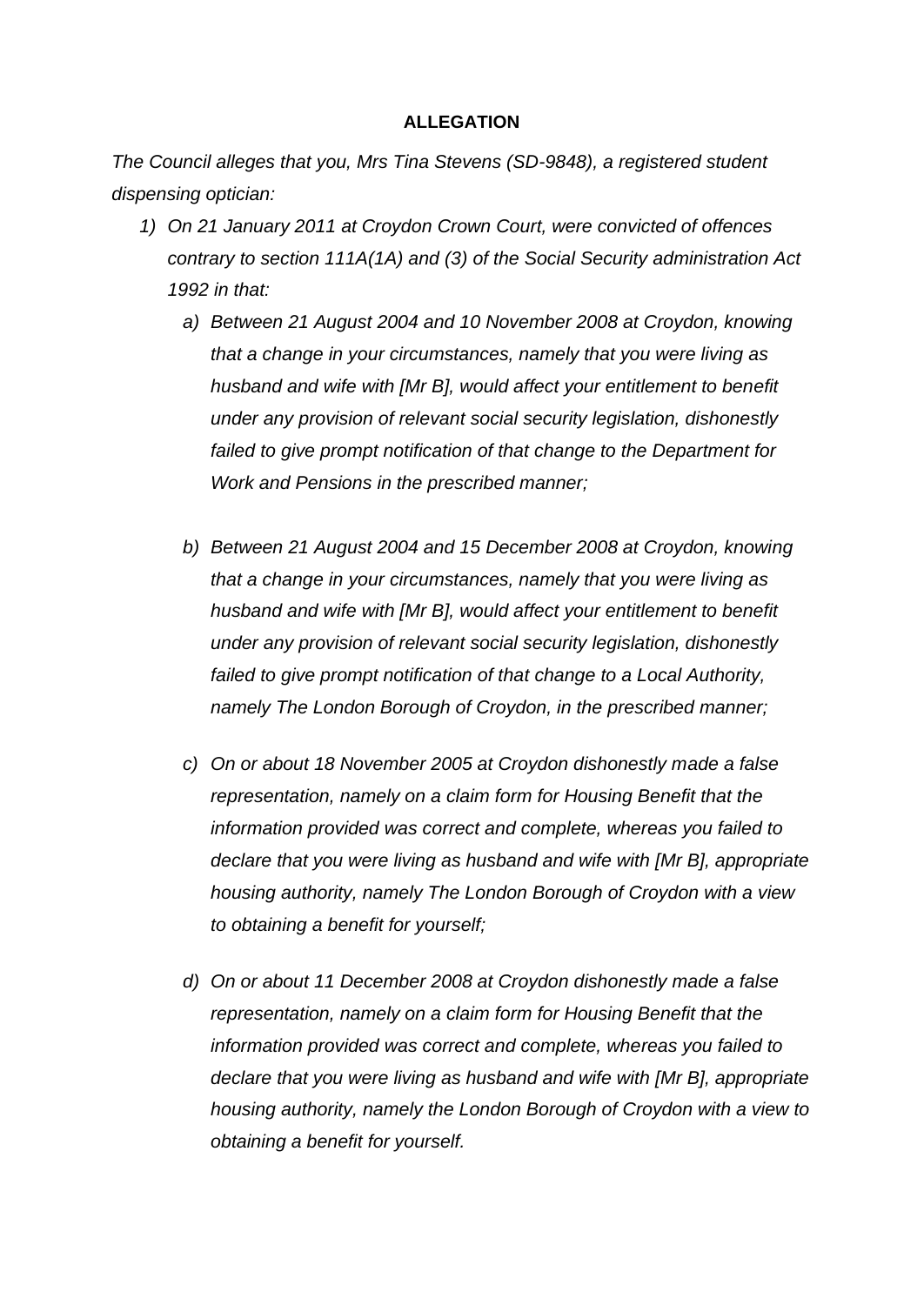*2) On 1 July 2019, when completing your student registration application with the GOC you failed to declare that, on 21 January 2011 at Croydon Crown Court, were convicted of offences contrary to section 111A(1A) and (3) of the Social Security Administration Act 1992;* 

*3) On 6 July 2020, when completing your student retention application with the GOC, you failed to declare that, on 21 January 2011 at Croydon Crown Court, were convicted of offences contrary to section 111A(1A) and (3) of the Social Security Administration Act 1992;* 

*4) Your conduct set out at (2) and/or (3) above was dishonest in that you knew, or ought to have known, that you were required to provide details of your convictions to the GOC and did not do so;* 

*And by virtue of the facts set out above, your fitness to undertake training is impaired by reason of misconduct/ conviction.*